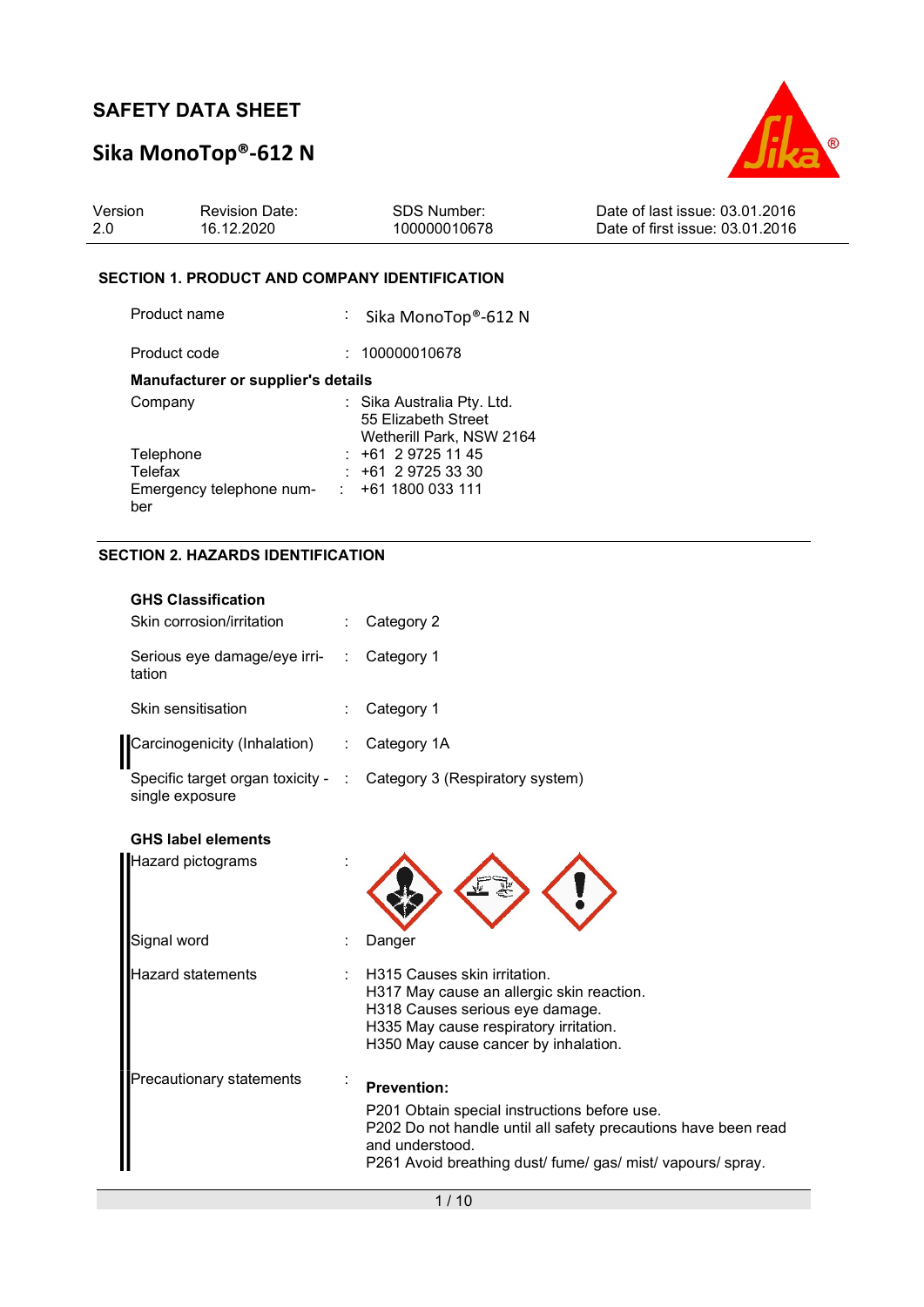# Sika MonoTop®-612 N



| Version<br>2.0 | <b>Revision Date:</b><br>16.12.2020 | <b>SDS Number:</b><br>100000010678                                                                                                                                         | Date of last issue: 03.01.2016<br>Date of first issue: 03.01.2016                                                                                                                                                                                                                                                                                                                                                                                                                                                                                                                                                                                |
|----------------|-------------------------------------|----------------------------------------------------------------------------------------------------------------------------------------------------------------------------|--------------------------------------------------------------------------------------------------------------------------------------------------------------------------------------------------------------------------------------------------------------------------------------------------------------------------------------------------------------------------------------------------------------------------------------------------------------------------------------------------------------------------------------------------------------------------------------------------------------------------------------------------|
|                |                                     | P264 Wash skin thoroughly after handling.<br>P271 Use only outdoors or in a well-ventilated area.<br>the workplace.<br>P281 Use personal protective equipment as required. | P272 Contaminated work clothing should not be allowed out of<br>P280 Wear protective gloves/ eye protection/ face protection.                                                                                                                                                                                                                                                                                                                                                                                                                                                                                                                    |
|                |                                     | <b>Response:</b><br>CENTER or doctor/ physician.<br>attention.<br>vice/ attention.                                                                                         | P302 + P352 IF ON SKIN: Wash with plenty of soap and water.<br>P304 + P340 + P312 IF INHALED: Remove victim to fresh air<br>and keep at rest in a position comfortable for breathing. Call a<br>POISON CENTER or doctor/ physician if you feel unwell.<br>P305 + P351 + P338 + P310 IF IN EYES: Rinse cautiously with<br>water for several minutes. Remove contact lenses, if present<br>and easy to do. Continue rinsing. Immediately call a POISON<br>P308 + P313 IF exposed or concerned: Get medical advice/<br>P333 + P313 If skin irritation or rash occurs: Get medical ad-<br>P362 Take off contaminated clothing and wash before reuse. |
|                |                                     | Storage:<br>tightly closed.<br>P405 Store locked up.                                                                                                                       | P403 + P233 Store in a well-ventilated place. Keep container                                                                                                                                                                                                                                                                                                                                                                                                                                                                                                                                                                                     |
|                |                                     | Disposal:<br>disposal plant.                                                                                                                                               | P501 Dispose of contents/ container to an approved waste                                                                                                                                                                                                                                                                                                                                                                                                                                                                                                                                                                                         |

#### Other hazards which do not result in classification

None known.

## SECTION 3. COMPOSITION/INFORMATION ON INGREDIENTS

Substance / Mixture : Mixture

**Components** 

| Chemical name                | CAS-No.    | Concentration (% w/w) |
|------------------------------|------------|-----------------------|
| Cement, portland, chemicals  | 65997-15-1 | $>= 30 - 60$          |
| Quartz (SiO2)                | 14808-60-7 | $>= 30 - 60$          |
| Limestone                    | 1317-65-3  | < 10                  |
| Fumes, silica                | 69012-64-2 | < 10                  |
| 2,2-dimethylpropane-1,3-diol | 126-30-7   | $>= 1 - 3$            |
|                              | 14808-60-7 | $>= 0.1 - 1$          |
| Quartz (SiO2) <5µm           | 7632-00-0  | < 10                  |

#### SECTION 4. FIRST AID MEASURES

General advice : Move out of dangerous area. Consult a physician.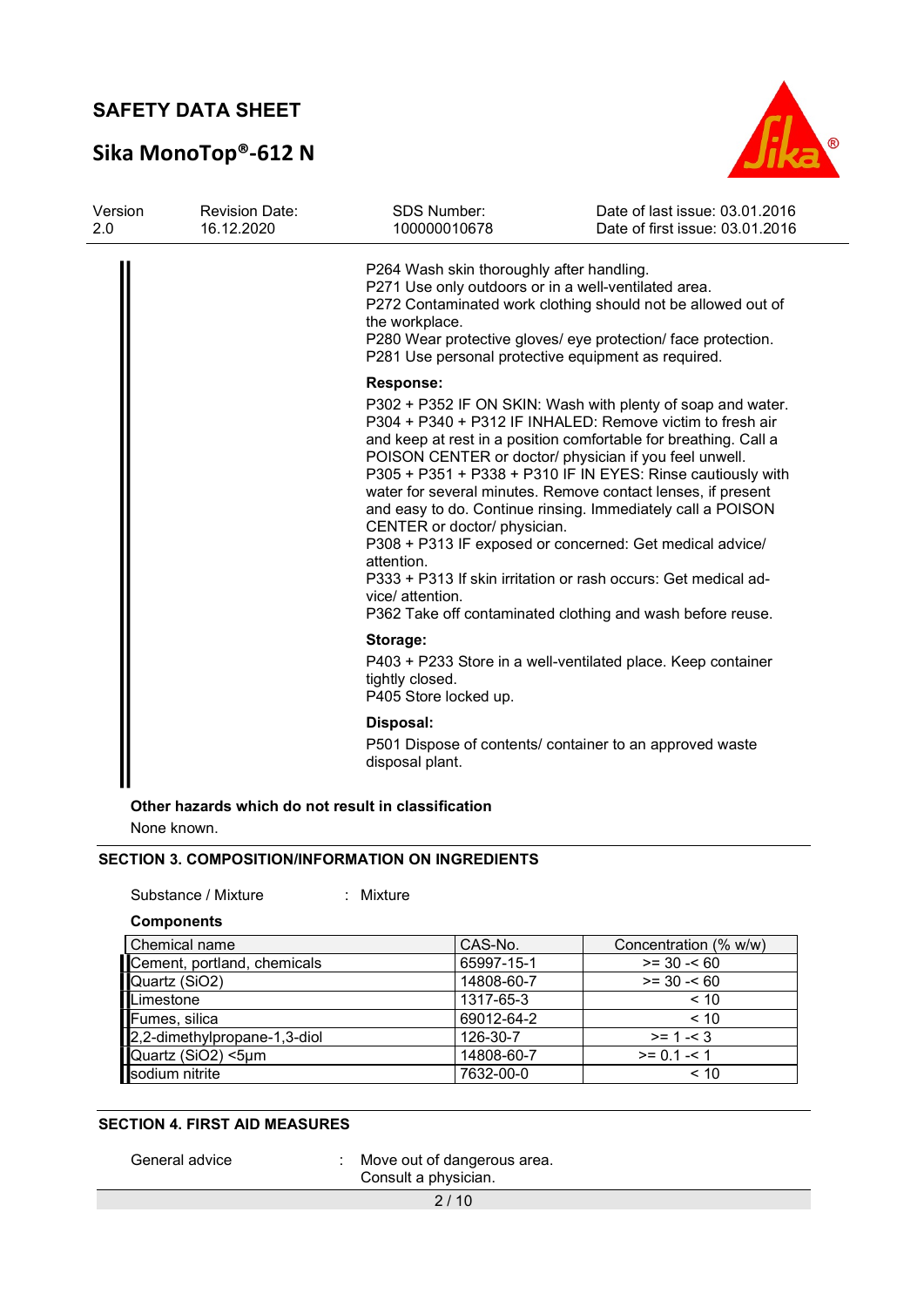# Sika MonoTop®-612 N



| Version<br>2.0          |                        | <b>Revision Date:</b><br>16.12.2020                    |                                                                                                                                                                                                 | SDS Number:<br>100000010678                                                                                                                                                                                                                                                                                                                                                                               | Date of last issue: 03.01.2016<br>Date of first issue: 03.01.2016 |  |
|-------------------------|------------------------|--------------------------------------------------------|-------------------------------------------------------------------------------------------------------------------------------------------------------------------------------------------------|-----------------------------------------------------------------------------------------------------------------------------------------------------------------------------------------------------------------------------------------------------------------------------------------------------------------------------------------------------------------------------------------------------------|-------------------------------------------------------------------|--|
|                         |                        |                                                        |                                                                                                                                                                                                 | Show this safety data sheet to the doctor in attendance.                                                                                                                                                                                                                                                                                                                                                  |                                                                   |  |
|                         | If inhaled             |                                                        |                                                                                                                                                                                                 | Move to fresh air.<br>Consult a physician after significant exposure.                                                                                                                                                                                                                                                                                                                                     |                                                                   |  |
| In case of skin contact |                        |                                                        | Take off contaminated clothing and shoes immediately.<br>Wash off with soap and plenty of water.<br>If symptoms persist, call a physician.                                                      |                                                                                                                                                                                                                                                                                                                                                                                                           |                                                                   |  |
|                         | In case of eye contact |                                                        |                                                                                                                                                                                                 | Small amounts splashed into eyes can cause irreversible tis-<br>sue damage and blindness.<br>In the case of contact with eyes, rinse immediately with plenty<br>of water and seek medical advice.<br>Continue rinsing eyes during transport to hospital.<br>Remove contact lenses.<br>Keep eye wide open while rinsing.                                                                                   |                                                                   |  |
| If swallowed            |                        |                                                        | Clean mouth with water and drink afterwards plenty of water.<br>Do not give milk or alcoholic beverages.<br>Never give anything by mouth to an unconscious person.<br>Obtain medical attention. |                                                                                                                                                                                                                                                                                                                                                                                                           |                                                                   |  |
|                         | delayed                | Most important symptoms<br>and effects, both acute and | ÷                                                                                                                                                                                               | irritant effects<br>sensitising effects<br>Cough<br>Respiratory disorder<br>Allergic reactions<br>Excessive lachrymation<br><b>Dermatitis</b><br>See Section 11 for more detailed information on health effects<br>and symptoms.<br>Causes skin irritation.<br>May cause an allergic skin reaction.<br>Causes serious eye damage.<br>May cause respiratory irritation.<br>May cause cancer by inhalation. |                                                                   |  |
|                         | Notes to physician     |                                                        |                                                                                                                                                                                                 | Treat symptomatically.                                                                                                                                                                                                                                                                                                                                                                                    |                                                                   |  |

## SECTION 5. FIREFIGHTING MEASURES

|                                     | Suitable extinguishing media : Use extinguishing measures that are appropriate to local cir-<br>cumstances and the surrounding environment. |
|-------------------------------------|---------------------------------------------------------------------------------------------------------------------------------------------|
| ucts                                | Hazardous combustion prod- : No hazardous combustion products are known                                                                     |
| Specific extinguishing meth-<br>ods | : Standard procedure for chemical fires.                                                                                                    |
| for firefighters                    | Special protective equipment : In the event of fire, wear self-contained breathing apparatus.                                               |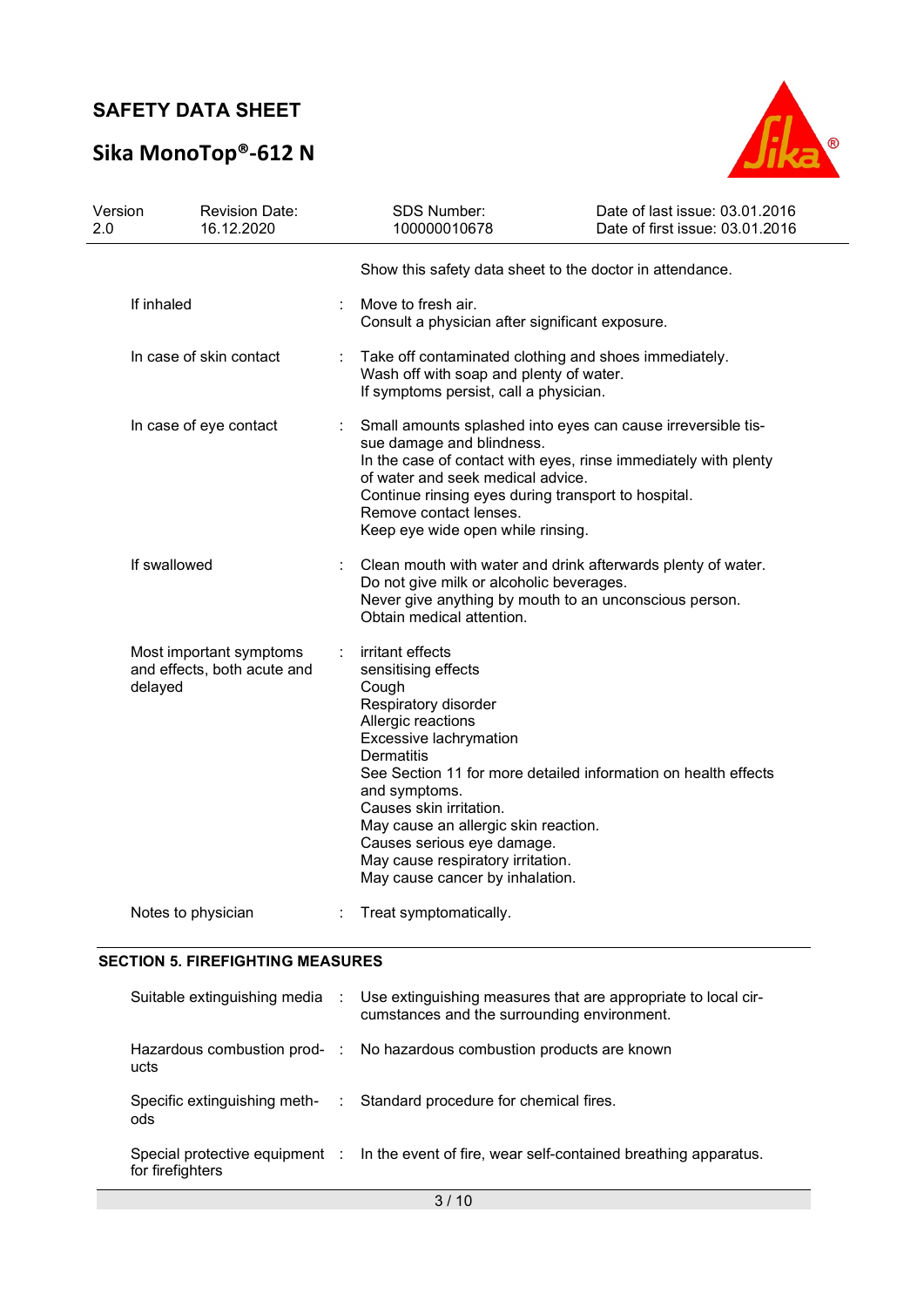# Sika MonoTop®-612 N



| Version | <b>Revision Date:</b> | SDS Number:  | Date of last issue: 03.01.2016  |
|---------|-----------------------|--------------|---------------------------------|
| 2.0     | 16.12.2020            | 100000010678 | Date of first issue: 03.01.2016 |

### SECTION 6. ACCIDENTAL RELEASE MEASURES

| Personal precautions, protec- :<br>tive equipment and emer-<br>gency procedures | Use personal protective equipment.<br>Avoid breathing dust.<br>Deny access to unprotected persons.         |
|---------------------------------------------------------------------------------|------------------------------------------------------------------------------------------------------------|
| Environmental precautions                                                       | : Do not flush into surface water or sanitary sewer system.                                                |
| Methods and materials for<br>containment and cleaning up                        | : Pick up and arrange disposal without creating dust.<br>Keep in suitable, closed containers for disposal. |

#### SECTION 7. HANDLING AND STORAGE

| Advice on protection against : Avoid dust formation.<br>fire and explosion | Provide appropriate exhaust ventilation at places where dust<br>is formed.                                                                                                                                                                                                                                                                                                                                                                                                                                                                                                   |
|----------------------------------------------------------------------------|------------------------------------------------------------------------------------------------------------------------------------------------------------------------------------------------------------------------------------------------------------------------------------------------------------------------------------------------------------------------------------------------------------------------------------------------------------------------------------------------------------------------------------------------------------------------------|
| Advice on safe handling                                                    | Do not breathe vapours/dust.<br>Avoid exceeding the given occupational exposure limits (see<br>section 8).<br>Do not get in eyes, on skin, or on clothing.<br>For personal protection see section 8.<br>Persons with a history of skin sensitisation problems or asth-<br>ma, allergies, chronic or recurrent respiratory disease should<br>not be employed in any process in which this mixture is being<br>used.<br>Smoking, eating and drinking should be prohibited in the ap-<br>plication area.<br>Follow standard hygiene measures when handling chemical<br>products |
| Hygiene measures                                                           | Handle in accordance with good industrial hygiene and safety<br>practice.<br>When using do not eat or drink.<br>When using do not smoke.<br>Wash hands before breaks and at the end of workday.                                                                                                                                                                                                                                                                                                                                                                              |
| Conditions for safe storage                                                | Store in original container.<br>Keep in a well-ventilated place.<br>Observe label precautions.<br>Store in accordance with local regulations.                                                                                                                                                                                                                                                                                                                                                                                                                                |
| Further information on stor-<br>age stability                              | Keep in a dry place.<br>No decomposition if stored and applied as directed.                                                                                                                                                                                                                                                                                                                                                                                                                                                                                                  |

## SECTION 8. EXPOSURE CONTROLS/PERSONAL PROTECTION

### Components with workplace control parameters

|  | Components | CAS-No. | Value type | Control parame- | <b>Basis</b> |
|--|------------|---------|------------|-----------------|--------------|
|  |            |         |            |                 |              |
|  |            |         |            |                 |              |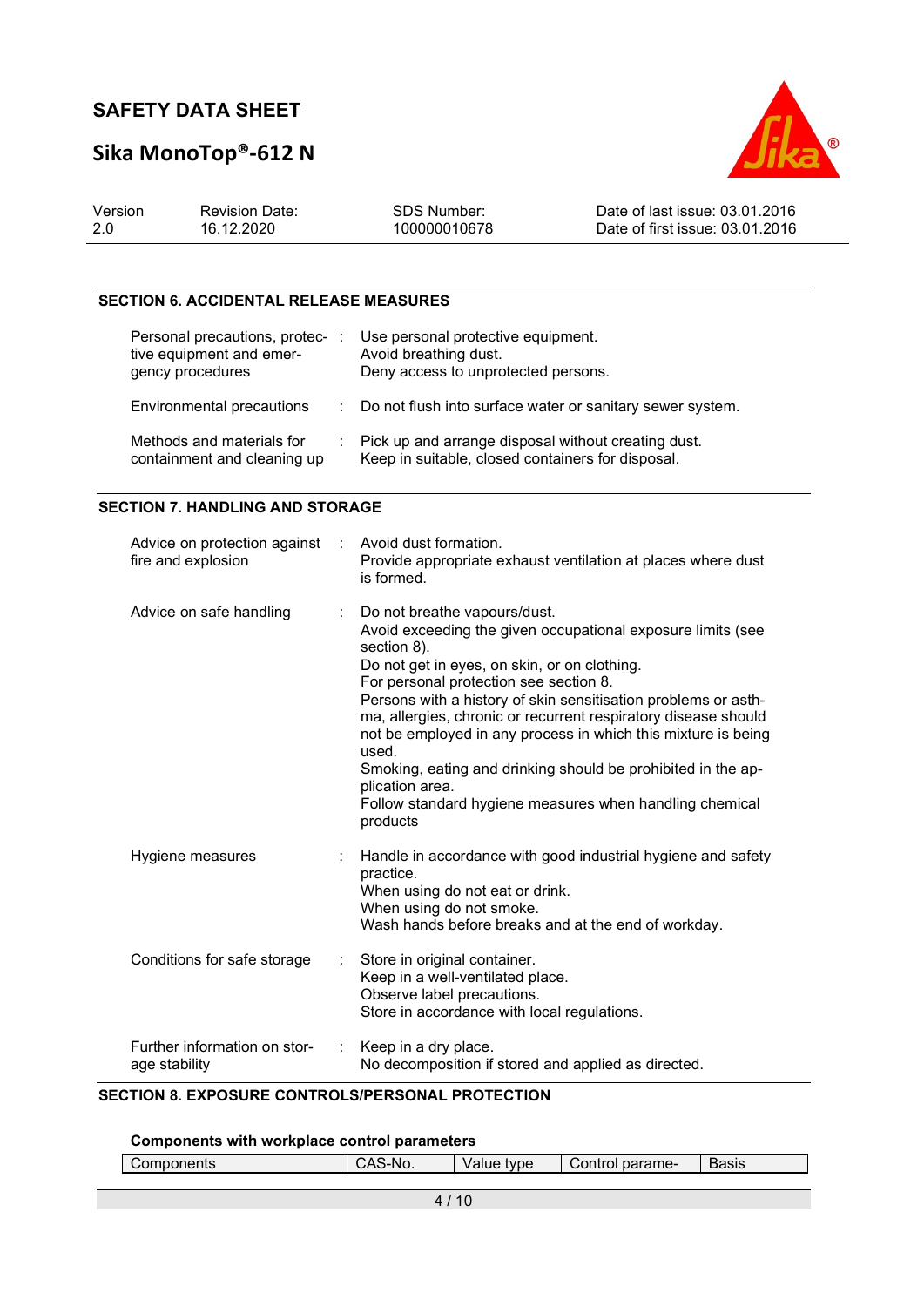

# Sika MonoTop®-612 N

| Version<br>2.0                                                                                                                           | <b>Revision Date:</b><br>16.12.2020 | SDS Number:<br>100000010678                                                                                                                                                                                                                                                 |                                                                                                  |                                                                     |        | Date of last issue: 03.01.2016<br>Date of first issue: 03.01.2016 |  |
|------------------------------------------------------------------------------------------------------------------------------------------|-------------------------------------|-----------------------------------------------------------------------------------------------------------------------------------------------------------------------------------------------------------------------------------------------------------------------------|--------------------------------------------------------------------------------------------------|---------------------------------------------------------------------|--------|-------------------------------------------------------------------|--|
|                                                                                                                                          |                                     |                                                                                                                                                                                                                                                                             | (Form of<br>exposure)                                                                            | ters / Permissible<br>concentration                                 |        |                                                                   |  |
|                                                                                                                                          | Cement, portland, chemicals         | 65997-15-1                                                                                                                                                                                                                                                                  | <b>TWA</b>                                                                                       | 10 mg/m3                                                            | AU OEL |                                                                   |  |
|                                                                                                                                          | Quartz (SiO2)                       | 14808-60-7                                                                                                                                                                                                                                                                  | TWA (Res-<br>pirable dust)                                                                       | $0.05$ mg/m $3$                                                     | AU OEL |                                                                   |  |
|                                                                                                                                          |                                     |                                                                                                                                                                                                                                                                             | cinogenic potential for humans                                                                   | Further information: Category 1A (Carc. 1A) Known to have car-      |        |                                                                   |  |
|                                                                                                                                          | Limestone                           | 1317-65-3                                                                                                                                                                                                                                                                   | <b>TWA</b>                                                                                       | 10 mg/m3<br>(Calcium car-<br>bonate)                                | AU OEL |                                                                   |  |
|                                                                                                                                          |                                     |                                                                                                                                                                                                                                                                             | asbestos and < 1% crystalline silica                                                             | Further information: This value is for inhalable dust containing no |        |                                                                   |  |
|                                                                                                                                          | Fumes, silica                       | 69012-64-2                                                                                                                                                                                                                                                                  | TWA (Res-<br>pirable dust)                                                                       | $2$ mg/m $3$                                                        | AU OEL |                                                                   |  |
|                                                                                                                                          |                                     | silica                                                                                                                                                                                                                                                                      |                                                                                                  | Further information: Containing no asbestos and < 1% crystalline    |        |                                                                   |  |
|                                                                                                                                          | Quartz (SiO2) <5µm                  | 14808-60-7                                                                                                                                                                                                                                                                  | TWA (Res-<br>pirable dust)                                                                       | $0.05$ mg/m $3$                                                     | AU OEL |                                                                   |  |
|                                                                                                                                          |                                     |                                                                                                                                                                                                                                                                             | Further information: Category 1A (Carc. 1A) Known to have car-<br>cinogenic potential for humans |                                                                     |        |                                                                   |  |
| Appropriate engineering<br>controls                                                                                                      |                                     | is formed.                                                                                                                                                                                                                                                                  | Avoid dust formation.<br>Provide appropriate exhaust ventilation at places where dust            |                                                                     |        |                                                                   |  |
|                                                                                                                                          | Personal protective equipment       |                                                                                                                                                                                                                                                                             |                                                                                                  |                                                                     |        |                                                                   |  |
|                                                                                                                                          | Respiratory protection              | In case of inadequate ventilation wear respiratory protection.<br>Respirator selection must be based on known or anticipated<br>exposure levels, the hazards of the product and the safe<br>working limits of the selected respirator.<br>particulate filter P              |                                                                                                  |                                                                     |        |                                                                   |  |
|                                                                                                                                          | Hand protection                     | Chemical-resistant, impervious gloves complying with an<br>approved standard should be worn at all times when handling<br>chemical products if a risk assessment indicates this is nec-<br>essary.<br>Follow AS/NZS 1337.1<br>Recommended: Butyl rubber, PVC, cotton gloves |                                                                                                  |                                                                     |        |                                                                   |  |
|                                                                                                                                          | Eye protection                      |                                                                                                                                                                                                                                                                             | Safety goggles<br>Wear suitable face shield.                                                     |                                                                     |        |                                                                   |  |
| Skin and body protection<br>Protective clothing (e.g. safety shoes, long-sleeved working<br>clothing, long trousers)<br>Follow AS 2210:3 |                                     |                                                                                                                                                                                                                                                                             |                                                                                                  |                                                                     |        |                                                                   |  |

## SECTION 9. PHYSICAL AND CHEMICAL PROPERTIES

| Appearance | : powder |
|------------|----------|
| Colour     | : grey   |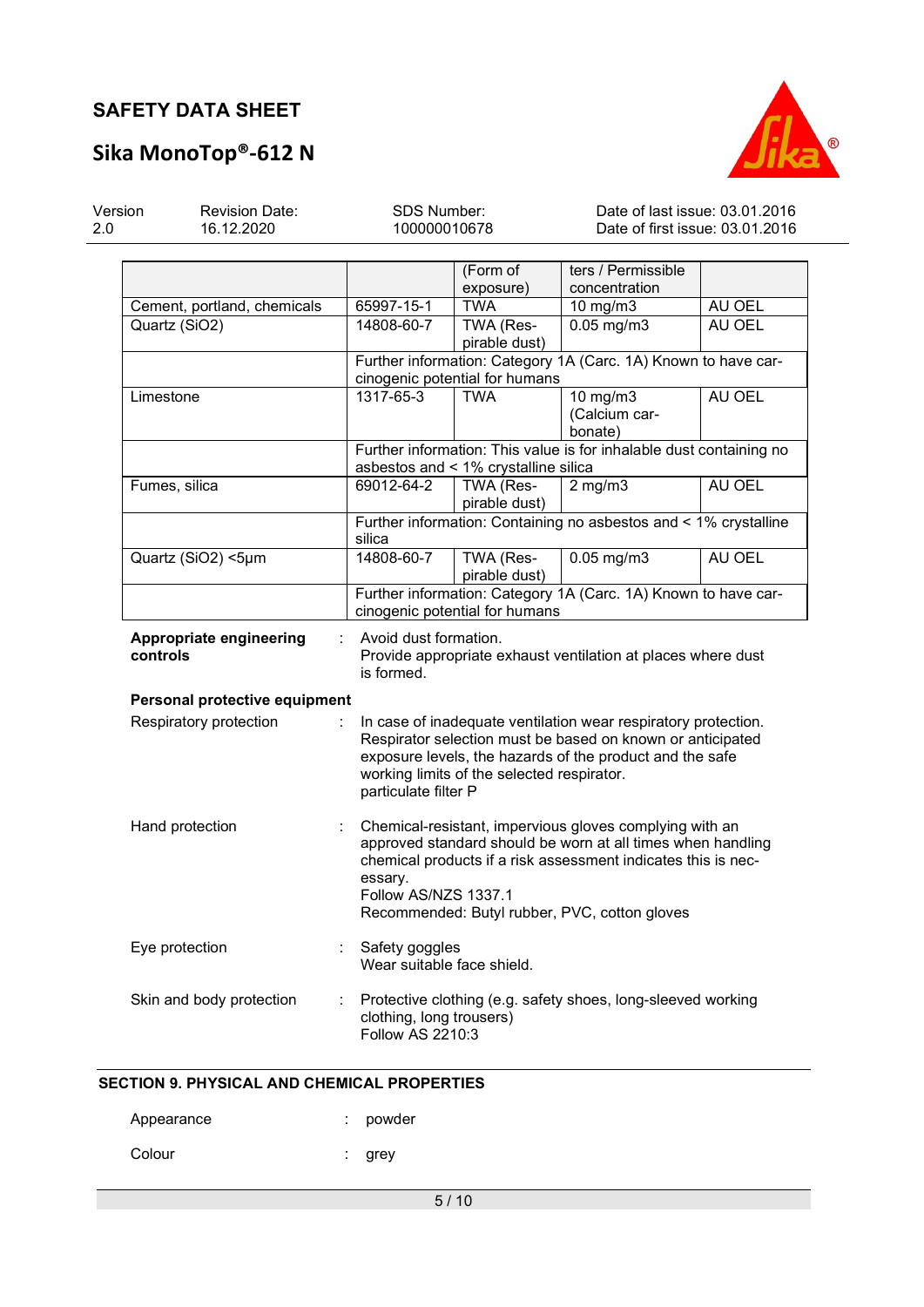# Sika MonoTop®-612 N



| Version<br>2.0 | <b>Revision Date:</b><br>16.12.2020                 |                      | SDS Number:<br>100000010678                                                                                                                                             | Date of last issue: 03.01.2016<br>Date of first issue: 03.01.2016 |
|----------------|-----------------------------------------------------|----------------------|-------------------------------------------------------------------------------------------------------------------------------------------------------------------------|-------------------------------------------------------------------|
|                | Odour                                               |                      | odourless                                                                                                                                                               |                                                                   |
|                | <b>Odour Threshold</b>                              |                      | No data available                                                                                                                                                       |                                                                   |
|                | pH                                                  |                      | Not applicable                                                                                                                                                          |                                                                   |
|                | Melting point/range / Freezing                      | $\cdot$ :            | No data available                                                                                                                                                       |                                                                   |
|                | point<br>Boiling point/boiling range                |                      | No data available                                                                                                                                                       |                                                                   |
|                | Flash point                                         |                      | Not applicable                                                                                                                                                          |                                                                   |
|                | Evaporation rate                                    |                      | No data available                                                                                                                                                       |                                                                   |
|                | Flammability (solid, gas)                           |                      | No data available                                                                                                                                                       |                                                                   |
|                | Upper explosion limit / Upper<br>flammability limit |                      | No data available                                                                                                                                                       |                                                                   |
|                | Lower explosion limit / Lower<br>flammability limit |                      | No data available                                                                                                                                                       |                                                                   |
|                | Vapour pressure                                     |                      | No data available                                                                                                                                                       |                                                                   |
|                | Relative vapour density                             |                      | No data available                                                                                                                                                       |                                                                   |
|                | Density                                             |                      | ca. 1.8 g/cm3 (20 °C (68 °F))                                                                                                                                           |                                                                   |
|                | Solubility(ies)<br>Water solubility                 |                      | insoluble                                                                                                                                                               |                                                                   |
|                | Solubility in other solvents                        | $\ddot{\phantom{a}}$ | No data available                                                                                                                                                       |                                                                   |
|                | Partition coefficient: n-<br>octanol/water          |                      | No data available                                                                                                                                                       |                                                                   |
|                | Auto-ignition temperature                           |                      | No data available                                                                                                                                                       |                                                                   |
|                | Decomposition temperature                           |                      | No data available                                                                                                                                                       |                                                                   |
|                | Viscosity<br>Viscosity, dynamic                     |                      | No data available                                                                                                                                                       |                                                                   |
|                | Viscosity, kinematic                                |                      | Not applicable                                                                                                                                                          |                                                                   |
|                | <b>Explosive properties</b>                         |                      | No data available                                                                                                                                                       |                                                                   |
|                | Oxidizing properties                                |                      | No data available                                                                                                                                                       |                                                                   |
|                | Volatile organic compounds                          |                      | Directive 2010/75/EU of 24 November 2010 on industrial<br>emissions (integrated pollution prevention and control)<br>Volatile organic compounds (VOC) content: < 0.01 % |                                                                   |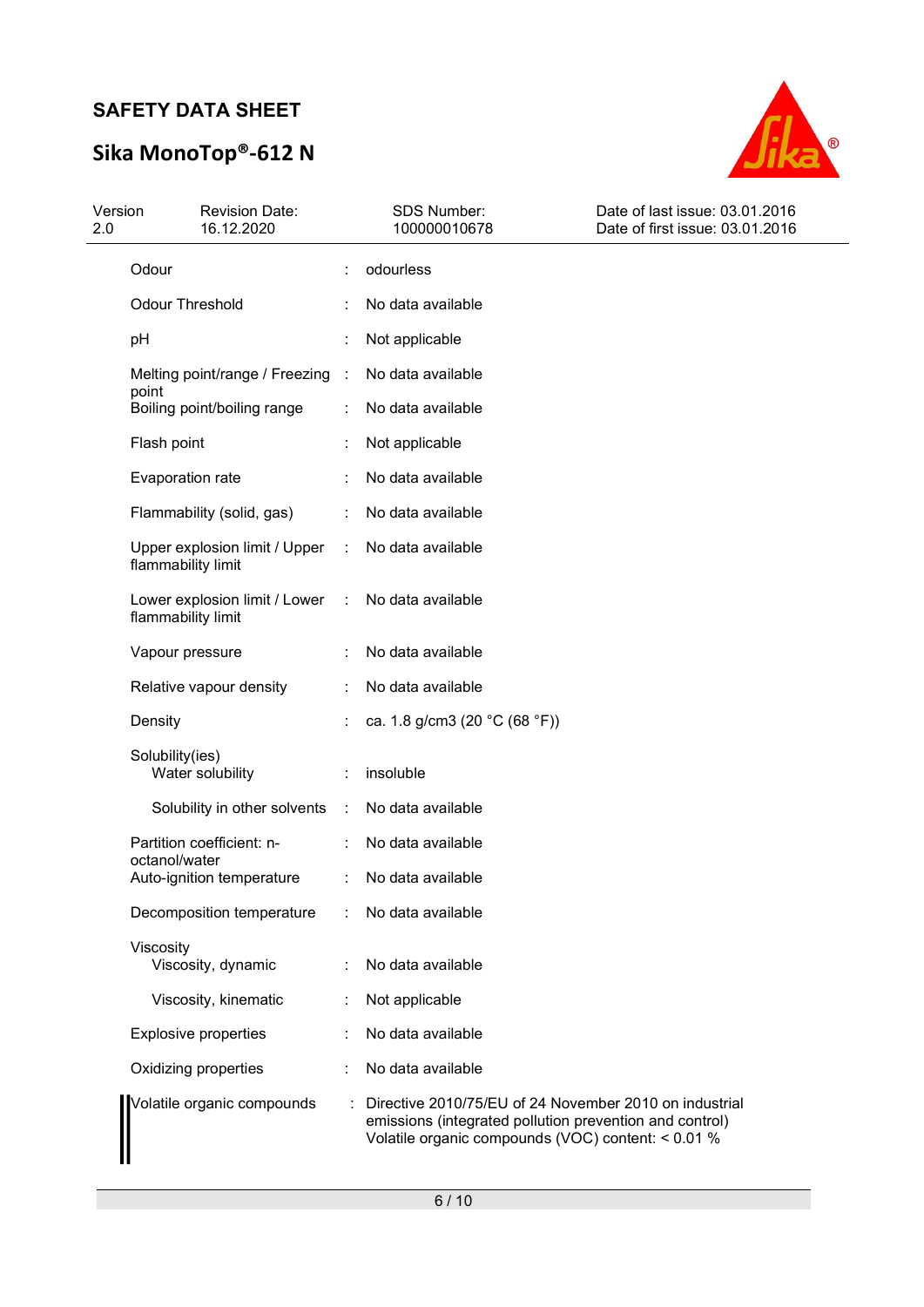# Sika MonoTop®-612 N



| Version<br>2.0 | <b>Revision Date:</b><br>16.12.2020                                             |   | <b>SDS Number:</b><br>100000010678 | Date of last issue: 03.01.2016<br>Date of first issue: 03.01.2016 |  |
|----------------|---------------------------------------------------------------------------------|---|------------------------------------|-------------------------------------------------------------------|--|
|                | <b>SECTION 10. STABILITY AND REACTIVITY</b>                                     |   |                                    |                                                                   |  |
|                | Reactivity                                                                      | ÷ |                                    | No dangerous reaction known under conditions of normal use.       |  |
|                | Chemical stability                                                              |   | The product is chemically stable.  |                                                                   |  |
|                | Possibility of hazardous reac- : No hazards to be specially mentioned.<br>tions |   |                                    |                                                                   |  |
|                | Conditions to avoid                                                             |   | No data available                  |                                                                   |  |
|                | Incompatible materials                                                          |   | $\therefore$ see section 7.        |                                                                   |  |
|                |                                                                                 |   |                                    |                                                                   |  |

#### SECTION 11. TOXICOLOGICAL INFORMATION

#### Acute toxicity

Not classified based on available information.

#### Components:

## 2,2-dimethylpropane-1,3-diol:

Acute oral toxicity : LD50 Oral (Rat): > 5,000 mg/kg

#### Skin corrosion/irritation

Causes skin irritation.

## Serious eye damage/eye irritation

Causes serious eye damage.

#### Respiratory or skin sensitisation

#### Skin sensitisation

May cause an allergic skin reaction.

#### Respiratory sensitisation

Not classified based on available information.

#### Chronic toxicity

#### Germ cell mutagenicity

Not classified based on available information.

#### **Carcinogenicity**

May cause cancer by inhalation.

#### Reproductive toxicity

Not classified based on available information.

#### STOT - single exposure

May cause respiratory irritation.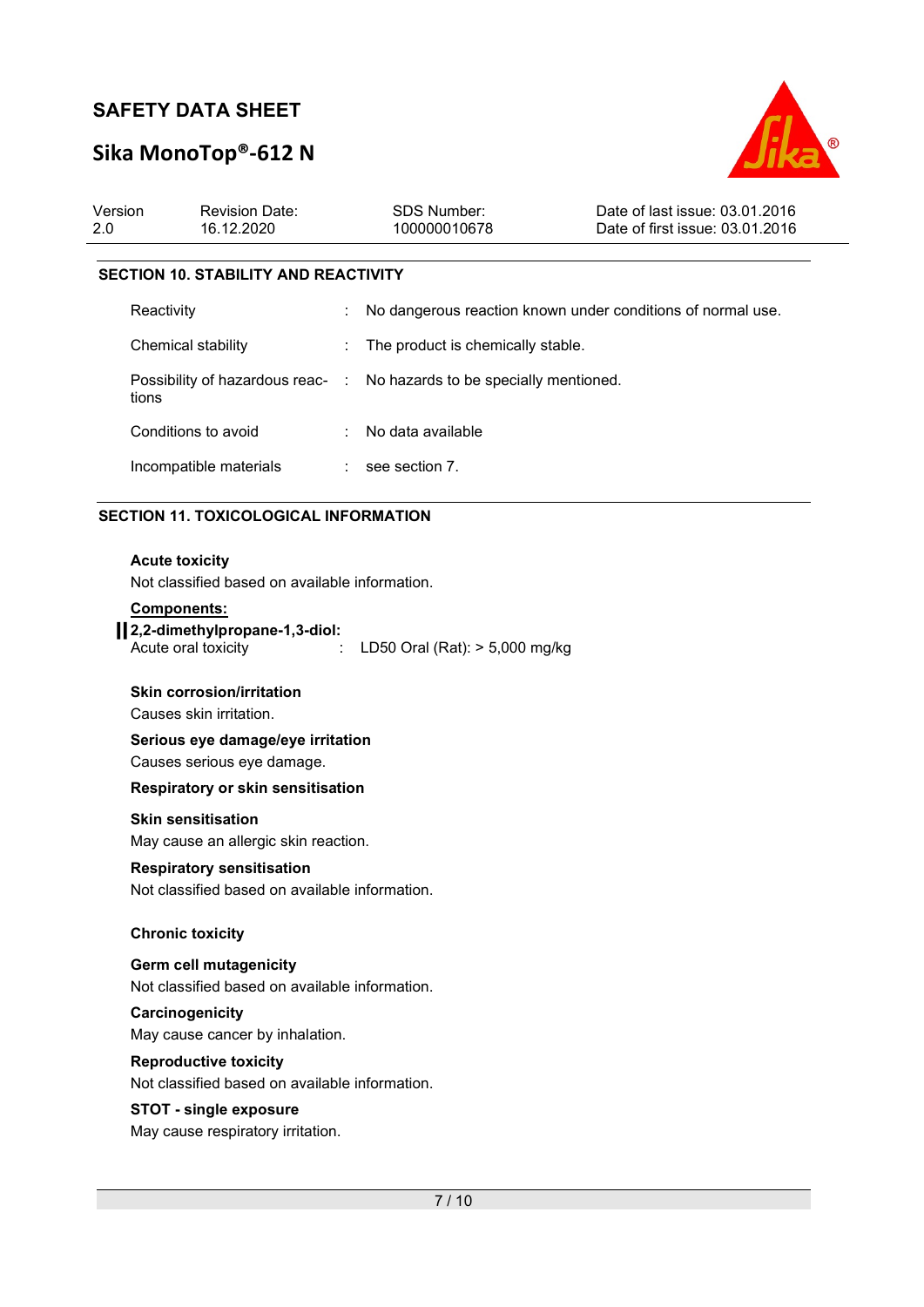# Sika MonoTop®-612 N



| Version<br>2.0  | <b>Revision Date:</b><br>16.12.2020            | <b>SDS Number:</b><br>100000010678                                          | Date of last issue: 03.01.2016<br>Date of first issue: 03.01.2016 |
|-----------------|------------------------------------------------|-----------------------------------------------------------------------------|-------------------------------------------------------------------|
|                 | <b>STOT - repeated exposure</b>                |                                                                             |                                                                   |
|                 | Not classified based on available information. |                                                                             |                                                                   |
|                 | <b>Aspiration toxicity</b>                     |                                                                             |                                                                   |
|                 | Not classified based on available information. |                                                                             |                                                                   |
|                 | <b>SECTION 12. ECOLOGICAL INFORMATION</b>      |                                                                             |                                                                   |
|                 | <b>Ecotoxicity</b>                             |                                                                             |                                                                   |
|                 | No data available                              |                                                                             |                                                                   |
|                 | <b>Persistence and degradability</b>           |                                                                             |                                                                   |
|                 | No data available                              |                                                                             |                                                                   |
|                 | <b>Bioaccumulative potential</b>               |                                                                             |                                                                   |
|                 | No data available                              |                                                                             |                                                                   |
|                 | <b>Mobility in soil</b>                        |                                                                             |                                                                   |
|                 | No data available                              |                                                                             |                                                                   |
|                 | <b>Other adverse effects</b>                   |                                                                             |                                                                   |
| <b>Product:</b> |                                                |                                                                             |                                                                   |
| mation          |                                                | Additional ecological infor- : There is no data available for this product. |                                                                   |
|                 | <b>SECTION 13. DISPOSAL CONSIDERATIONS</b>     |                                                                             |                                                                   |
|                 | <b>Disposal methods</b>                        |                                                                             |                                                                   |
|                 | Waste from residues                            |                                                                             | $\cdot$ Do not contaminate ponds waterways or ditches with chemi- |

| Waste from residues    |    | : Do not contaminate ponds, waterways or ditches with chemi-<br>cal or used container.<br>Send to a licensed waste management company. |
|------------------------|----|----------------------------------------------------------------------------------------------------------------------------------------|
| Contaminated packaging | ÷. | Empty remaining contents.<br>Dispose of as unused product.<br>Do not re-use empty containers.                                          |

If potential for exposure exists refer to Section 8 for specific personal protective equipment.

## SECTION 14. TRANSPORT INFORMATION

### International Regulations

UNRTDG Not regulated as a dangerous good

IATA-DGR Not regulated as a dangerous good

#### IMDG-Code

Not regulated as a dangerous good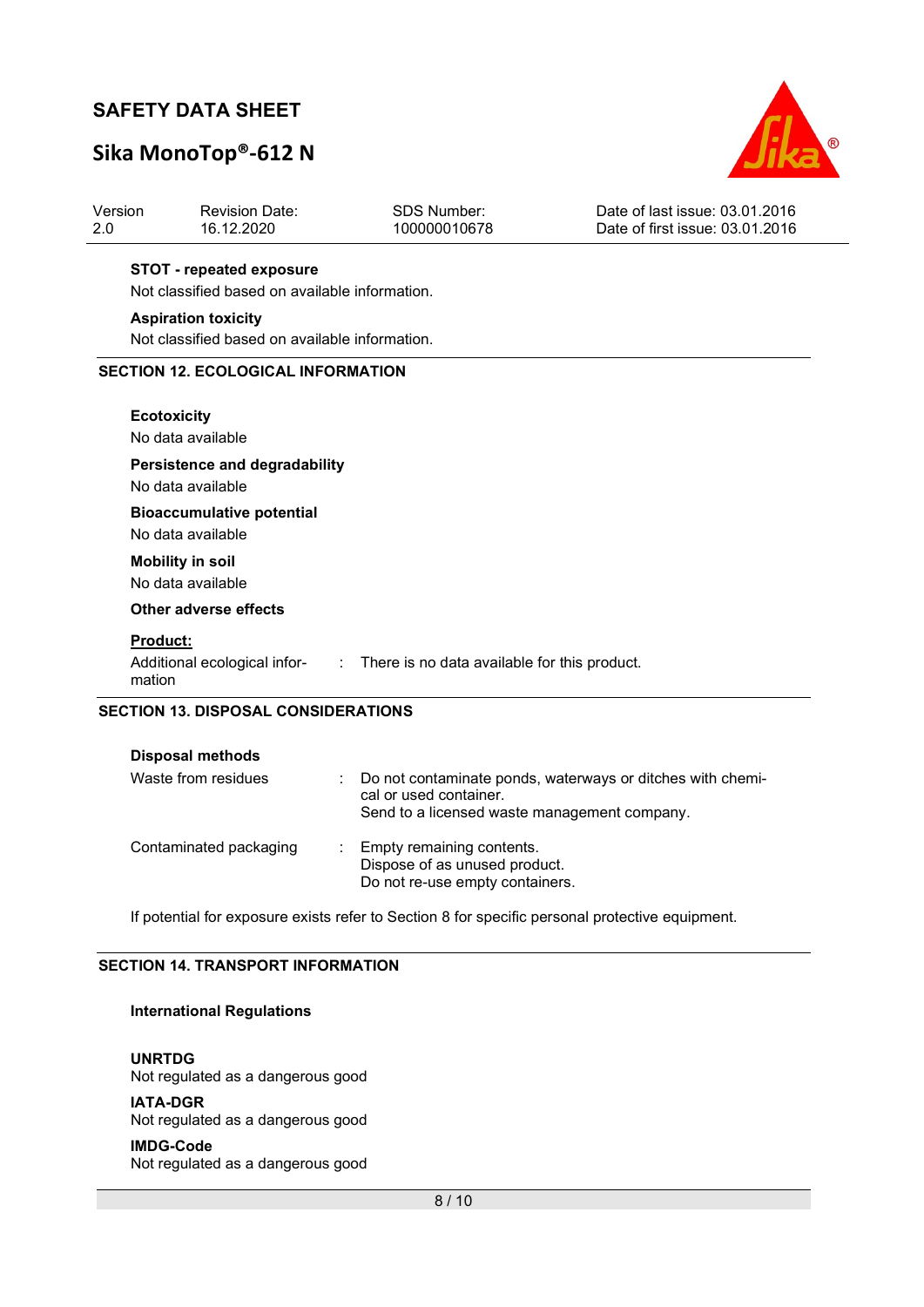# Sika MonoTop®-612 N



| Version                                                                  | Revision Date: | SDS Number:  | Date of last issue: 03.01.2016  |  |
|--------------------------------------------------------------------------|----------------|--------------|---------------------------------|--|
| 2.0                                                                      | 16.12.2020     | 100000010678 | Date of first issue: 03.01.2016 |  |
| Transport in bulk according to Annex II of MARPOL 73/78 and the IBC Code |                |              |                                 |  |

Not applicable for product as supplied.

#### National Regulations

ADG

Not regulated as a dangerous good

#### SECTION 15. REGULATORY INFORMATION

#### Safety, health and environmental regulations/legislation specific for the substance or mixture

| Standard for the Uniform<br>Schedule 7<br>$\mathbb{R}^n$<br>Scheduling of Medicines and<br>Poisons |                                                                                                                     |
|----------------------------------------------------------------------------------------------------|---------------------------------------------------------------------------------------------------------------------|
| International Chemical Weapons Convention (CWC)<br>Schedules of Toxic Chemicals and Precursors     | Not applicable                                                                                                      |
| <b>Prohibition/Licensing Requirements</b>                                                          | sodium nitrite<br>Refer to model WHS Act and Regu-<br>lations for prohibition, authorisation<br>and restricted use. |

### The components of this product are reported in the following inventories: AICS : On the inventory, or in compliance with the inventory

### SECTION 16. OTHER INFORMATION

| <b>Revision Date</b><br>Date format     | : 16.12.2020<br>dd.mm.yyyy                                                                                                                   |
|-----------------------------------------|----------------------------------------------------------------------------------------------------------------------------------------------|
| <b>Full text of other abbreviations</b> |                                                                                                                                              |
| AU OEL                                  | Australia. Workplace Exposure Standards for Airborne Con-<br>taminants.                                                                      |
| AU OEL / TWA                            | Exposure standard - time weighted average                                                                                                    |
| <b>ADG</b>                              | Australian Dangerous Goods Code.                                                                                                             |
| <b>ADR</b>                              | European Agreement concerning the International Carriage of                                                                                  |
|                                         | Dangerous Goods by Road                                                                                                                      |
| <b>CAS</b>                              | <b>Chemical Abstracts Service</b>                                                                                                            |
| <b>DNEL</b>                             | Derived no-effect level                                                                                                                      |
| <b>EC50</b>                             | Half maximal effective concentration                                                                                                         |
| <b>GHS</b>                              | <b>Globally Harmonized System</b>                                                                                                            |
| <b>IATA</b>                             | International Air Transport Association                                                                                                      |
| <b>IMDG</b>                             | International Maritime Code for Dangerous Goods                                                                                              |
| LD50                                    | Median lethal dosis (the amount of a material, given all at<br>once, which causes the death of 50% (one half) of a group of<br>test animals) |
| LC50                                    | Median lethal concentration (concentrations of the chemical in<br>air that kills 50% of the test animals during the observation<br>period)   |